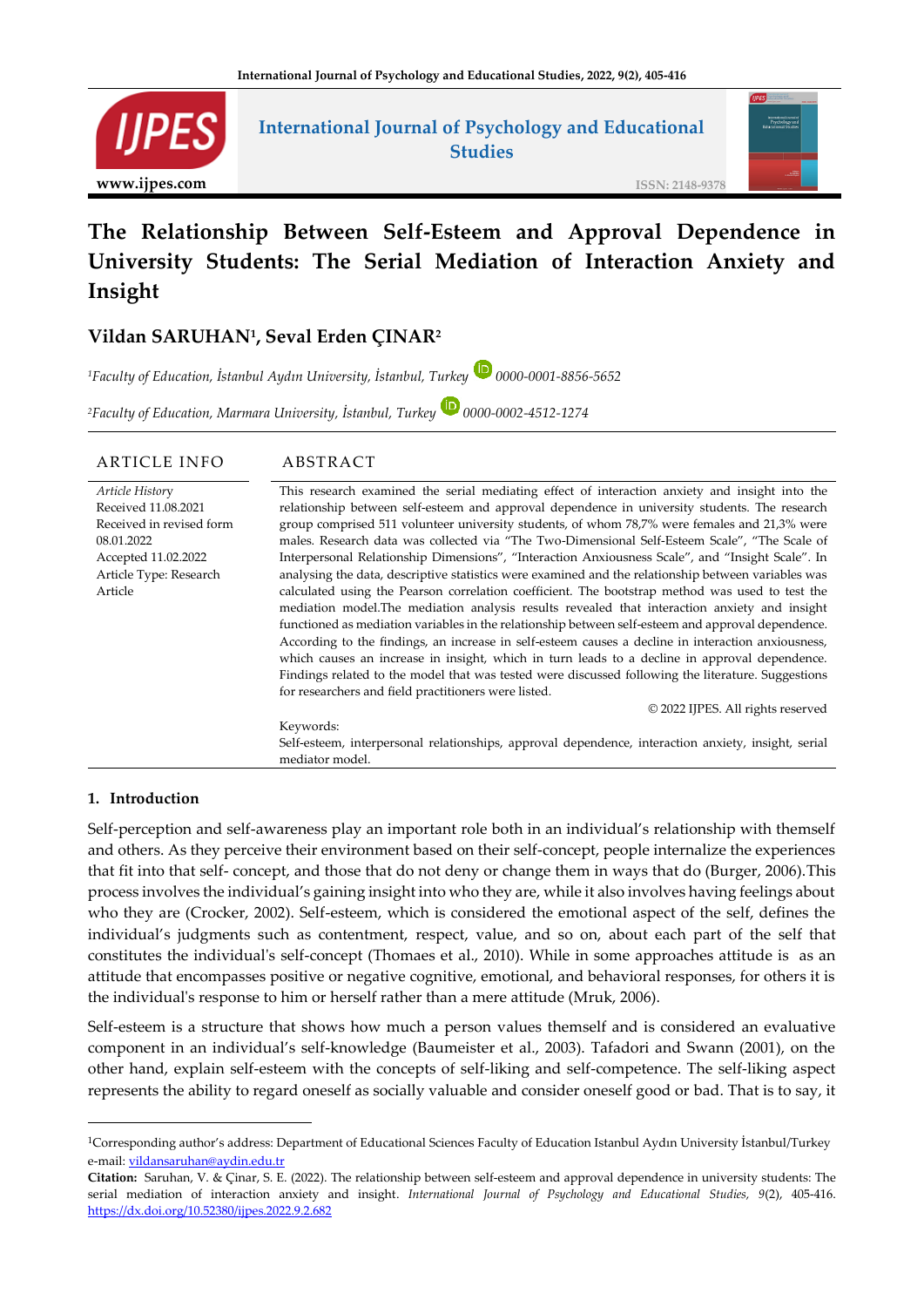reflects the individual's emotional assessments of themself by referring to the content of their emotions and thoughts (Leary, 2004). Self-competence, the other aspect of self-esteem, represents the individual's positive and negative attitudes towards themself as a source of power and competence. In other words, it defines the individual's beliefs regarding their control over their life (Tafarodi & Swann, 1995; 2001). Therefore, the selfcompetence-based approach to self-esteem emphasized the individual's ability and competence in realizing the things that have the upmost importance for them (Mruk, 2006).

A healthy level of self-esteem manifests itself as accepting oneself as a whole, sense of worthiness and selfconfidence, and it effects well-being and functionality (Salmivalli et al., 1999). While high self-esteem indicates a mostly positive assessment of the self, low self-esteem indicates a negative assessment of the self (Baumeister et al., 2003). People with high self-esteem are less stressed than that have low self-esteem (Abouserie, 1994); happier, and less likely to succumb to depression in the face of stressful and traumatic events (Baumeister et al., 2003). On the other hand, people with low self-esteem are prone to undervaluing their skills and denying their success. They experience difficulty in setting goals and solving problems. As a result, they perform well below their academic and social abilities and have self-limiting beliefs (Plummer, 2014). Swann Jr et al. (2007) argue that people who have negative connotations regarding themselves tend to think and act in ways that reduce their quality of life. Some studies have also found that low self-esteem is associated with victimization experiences, bullying, defensive behaviors (Vaughan-Johnston et al., 2020), and internal problems such as depression, suicidality, eating disorders, and anxiety disorders, as well as external problems such as crime, substance abuse, etc. (Mann et al., 2004). Low self-esteem also manifests itself with a tendency to feel dependent on one's partner and be hostile toward them (Schutz, 1998). Individuals with low self-esteem tend to have difficulty in forming close relationships and believing that they are worthy of a satisfactory relationship. Low self-esteem can also lead to confusion, anxiety and misunderstandings, resulting in distorted beliefs about the self and others (Plummer, 2014).

It is assumed that the social environment and the society the individual belongs to play a significant role in developing self-esteem. Individual develops perceptions concerning themself and others based on the interactions with their environment (Koch, 2002). Self-esteem functions as sociometry during these interactions; helping the individual maintain their inner sense of self and motivating them to maintain their bonds with others (Leary et al., 1995). As a creature that both effects the environment and is affected by it, the human being has the opportunity to maintain their existence and fulfill their needs through the relationships they develop (Imamoğlu & Aydın, 2009). While these needs, which necessitate the presence of others, can be social needs such as to love, to be loved, to belong to one's environment, they can also be emotional needs such as the need for approval from others (Avci-Cayir & Kalkan, 2018). Disapproval of rejection experienced during the process of forming relationships can strongly affect individuals' sense of self and social perceptions. This effect within contexts where social exclusion instead of inclusion happens can cause the individual's selfesteem to decrease (Leary et al., 1995). When the individual does not have healthy perceptions, or mental models, regarding themself, others and the world, they may form their self-esteem based on the opinions and assessments of others and tend to seek their approval (Erden-Cinar, 2020).

The term approval dependence refers to the approval-seeking behavior of individuals and the prevalent and adverse effects of this behavior on their lives. It is determined depending on where, in what way, or to what extent it happens (Bebek, 2012). Approval dependence manifests itself as suggestibility, conformity, dependent behavior and sensitivity to interpersonal relationship clues in social situations. Here, the main motivation is the desire to form and maintain nurturing relationships (Bornstein, 1992). The individual, who tries to fulfill their own needs within the network of interpersonal relationships, is dependent on others to the extent that their need for security and love and approval is met (Avci-Cayir & Kalkan, 2018). Hence, notable inconsistencies can be seen in people dependent on their interpersonal relationships in different situations and settings. The desire or the goal to be directed and supported by others, and the belief, or the cognitive context in other words, that they are weak and in need of guidance and protection from others can be determinative in this inconsistency. In this context, the individual assesses the environment in terms of opportunities and risks, and behaves accordingly (Bornstein, 1992).

The need for approval, which has an important place in interpersonal interactions, can cause the individual to live according to the expectations and wishes of others rather than oneself and provide the establishment of social ties (Karasar & Ogulmus, 2016). In such a case, each potential impression the individual will leave on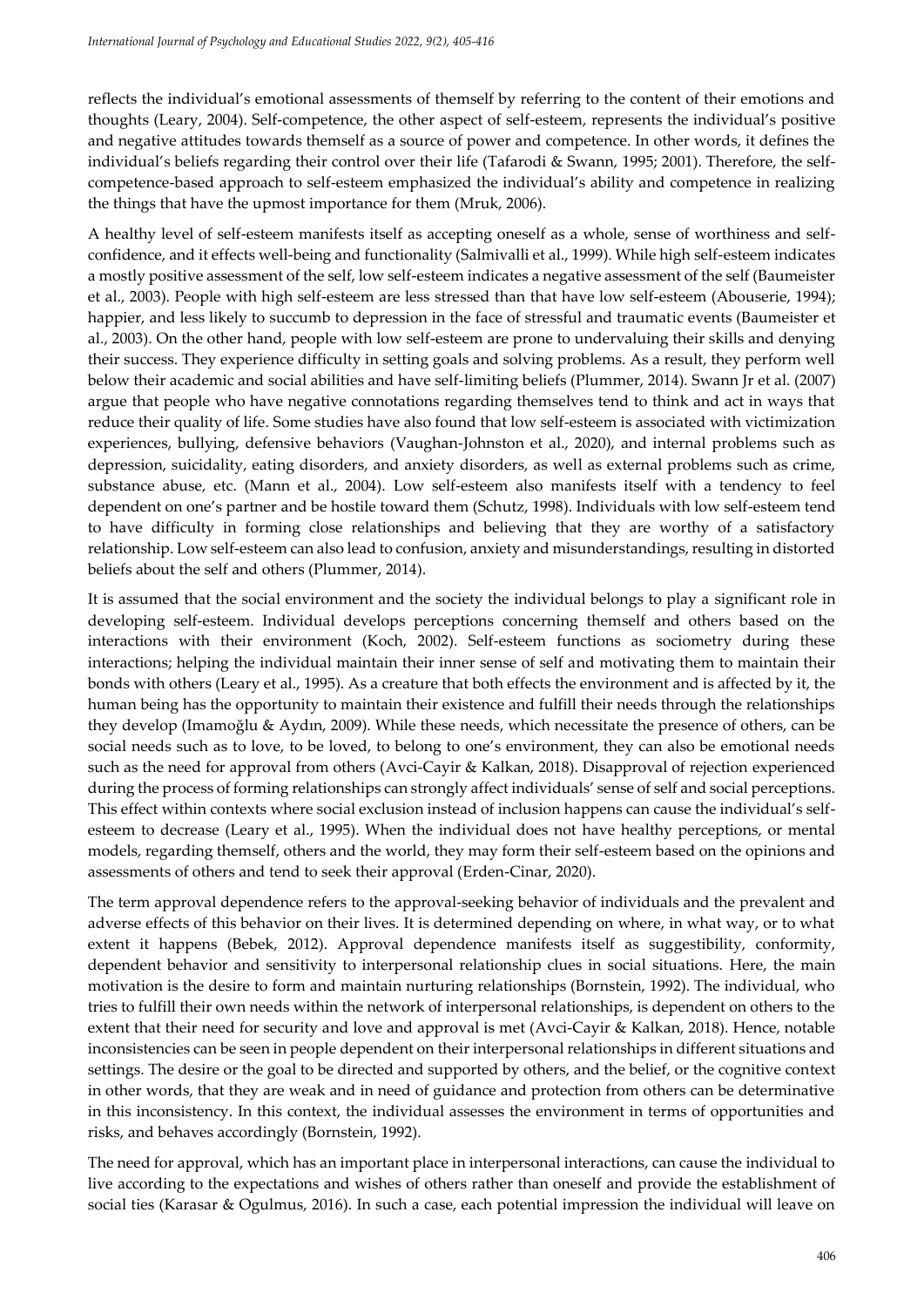others becomes a factor in their interactions. As a result of this anxiety, which is called social interaction anxiety, the individual does their best to make the desired impressions or avoid unwanted ones. Social interaction anxiety is defined as the anxiety or distress felt when meeting or talking to people of the opposite sex, strangers, or friends (Mattick & Clarke, 1998). It manifests itself as a person's avoidance or fear of meeting others, interacting, and expressing himself (Kashdan, 2004). It includes fundamental concerns such as the fear of being incomprehensible and boring, not knowing what to say or how to say in social interactions, and fear of being ignored (Mattick & Clarke, 1998).

Everyone might experience anxiety in social settings to a certain degree; however, some people feel this anxiety much more intensely in their interactions with others (Leary & Kowalski, 1995). When this anxiety is high, there is an effort to hide these concerned situations as much as possible or avoid such social environments (Kashdan et al., 2011). It is noted that people with social interaction anxiety constantly relive disturbing experiences in their minds and experience negative emotions (Kashdan & Roberts, 2007). Studies have shown that social interaction anxiety represents the subjective social anxiety that individuals experience regardless of the accompanying behaviors (Leary, 1983), and it has a strong correlation with perceived social support (Konan & Celik, 2019) and low self-esteem (Gumus, 2016; Leary & Kowalski, 1995).

Low self-esteem and social interaction anxiety are closely related to self-awareness and insight. Insight is an internal process expressed as gaining new knowledge and awareness regarding one's strengths and abilities (Akdogan & Turkum, 2018). Having a high level of insight involves the cognitive, emotional, and operational aspects of one's self-awareness (Hamachek, 2000). In this context, insight is conceptualized through a threedimensional structure as a holistic view of oneself and conditions, self-understanding, and self-accepting with positive and negative qualities (Akdogan & Turkum, 2018). Insight includes awareness, acceptance, and understanding of oneself but also being aware of surroundings (Hamachek, 2000). With this aspect, insight sheds light on an important point in interpersonal interactions. It can be a vital structure for the person to be aware of both oneself and the environment, realize oneself, and act in the relationship systems accordingly.

Studies that have been conducted show that self-esteem is a predictor of life success (Orth & Robins, 2014; Orth et al., 2012) and mental health (Okcu, 2020) and that high self-esteem explains success and well-being in relationships, professional life, and health. Given the evidence concerning the importance of self-esteem, it is clear that the development of self-esteem has significance at a social level (Orth & Robins, 2014). Considering all this information, this study discussed the effects of the above variables on university students. University years coincide with a period called adulthood, where the individuals are still in a process of finding their identity, trying to gain a place in society, declaring their independence, and shaping their life and future (Arnett, 2004). In this period, the desire to gain the appreciation and approval of others in social life and interpersonal relationships may become more prominent compared to other developmental periods. This desire can sometimes distract the person from natural resources and assessments, increase their tendency to act following their value in the eyes of others, and lead to the emergence of approval dependence. This study was conducted to demonstrate the predictive role of self-esteem in the development of recognition dependence in university students and the effects of anxiety and insight on their interactions. Furthermore, insight emphasizes an interactive process with dimensions of self-knowledge and self-acceptance and gaining awareness of self and others. Therefore, in this model, the mediation effect of the insight variable through interaction anxiety in explaining approval dependence in interpersonal relations was also wanted to be examined. In addition, the fact that insight can be intervened in both individual and group counselling processes shows that this variable may have an important place in reducing approval dependence in relationships. With the data obtained at the end of this study, it aimed to contribute to the knowledge of experts and educators who work with university students regarding the general structure of this period and make inferences and suggestions for the prevention of possible problems. Thus, it was desired to create a steppingstone for the protective and preventive steps that will contribute to the healthy development of the students in this period. In this study, in which the serial mediating effect of the interaction anxiety and insight in the relationship between self-esteem and approval dependence, answers to the following questions were sought in line with the main objective: (i) Does interaction anxiety have a mediating role between self-esteem and approval dependence? (ii) Does insight have a mediating role between self-esteem and approval dependence? (iii) Do interaction anxiety and insight have serial mediating roles in the relationship between self-esteem and approval dependence?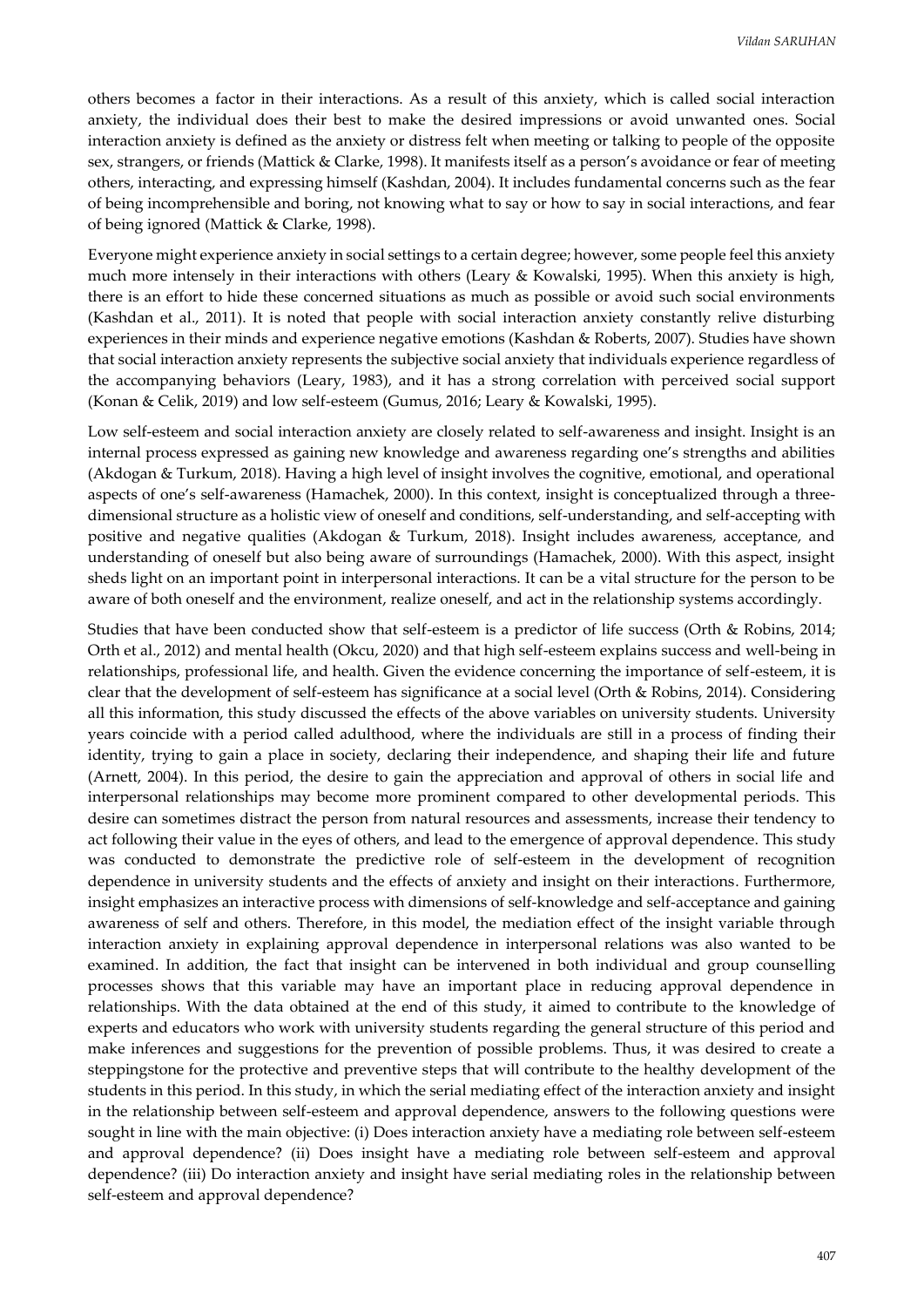## **2. Methodology**

### **2.1. Research Model**

The correlational survey model was used in this study, which examined the serial mediating roles of social interaction anxiety and insight in the relationship between self-esteem and approval dependence. Correlational survey models are used to determine the correlation between two or more variables and the extent of the correlation (Fraenkel, Wallen and Hyun, 2011).

## **2.2. Research Sample**

This study was used a convenience sampling technique. Convenience sampling is that the researcher selects participants based on their willingness and availability to study (Creswell, 2012). The research group consists of university students studying at the faculty of education of a university located in the western part of Turkey in the 2019-2020 academic year. The students were studying in the departments of Elementary Mathematics Education, English Education, Pre-school Education, Primary Education, Turkish Education, Psychological Counseling and Guidance, and Special Education. The study was conducted on 511 university students, and the age range varied between 18-26. The average age of the students was 20.84. Regarding gender variables, 78,7% of the group consisted of female participants, while 21,3% were male participants.

## **2.3. Data Collection Tools and Procedure**

*Two-Dimensional Self-Esteem Scale:* It is a measurement tool developed by Tafarodi and Swan (2001) to measure self-esteem with self-liking and self-competence sub-dimensions. The scale consists of 16 items, and each subdimension contains eight items. The adaptation study of the scale into Turkish culture was conducted by Dogan (2011) on university students. Confirmatory factor analysis was performed as part of the scale's validity, and criterion validity was examined. The results of the confirmatory factor analysis confirmed the two-factor structure of the scale and revealed that the fit indices (χ2 = 258.93, df = 98, p = .001, RMSEA = .05, RMR = .05, AGFI = .91, GFI =.94, NFI = .95, CFI = .97) were at an acceptable level. When examining the scale in terms of criterion validity, it was found that the concurrent validity of the scale also has a sufficient level.Cronbach's alpha internal consistency coefficient and test-retest reliability coefficient were calculated to test the scale's reliability. Cronbach's alpha coefficients of the sub-dimensions self-liking and self-competence were found to be .83 and .74, respectively. The test-retest reliability coefficient for both sub-dimensions was reported to be .72 (Dogan, 2011). In this study, the Cronbach's alpha of the scale was calculated as .86.

*The Scale of Interpersonal Relationship Dimensions*: The scale was developed by Imamoğlu and Aydın (2009) on young adults. The scale is graded as a 5-point Likert scale, and consists of 53 items. Principal Component Analysis tested the construct validity of the scale, and it was found that it had a four-factor structure. In addition, there are reverse items in the scale, which consists of four sub-dimensions: approval dependence, emotional awareness, trust for others, and empathy. The social desirability scale was used as part of construct validity, and it was found that the scale was not influenced by social desirability. Cronbach's alpha internal consistency coefficient and test-retest reliability coefficient were calculated to test the reliability. Cronbach's alpha internal consistency coefficients of the sub-dimensions of the scale were found to be between .78 and .85., while the test-retest reliability coefficients varied between .62 and .96 (Imamoğlu & Aydın, 2009). In this study, the approval dependence sub-dimension of the scale was used, and Cronbach's alpha was calculated as  $84$ 

*Interaction Anxiousness Scale:* The scale was developed by Leary and Kowalski (1993) and adapted into Turkish by Coskun (2009) with a sample of university students. Interaction Anxiousness Scale is a 5-point Likert scale consisting of 15 items. As a result of the confirmatory factor analysis that was conducted to verify the construct validity, it was found that the scale confirmed the single-factor structure, and the fit indices ( $\chi$ 2 = 292.90, df = 90, p =.00001, RMSEA =.06, RMR=.06, GFI=.82, NFI=.87, NNFI=.89, CFI=.90) were acceptable. The scale contains reverse items. Cronbach's Alpha value for the scale's internal consistency was calculated as .91. The test-retest reliability analysis performed every three weeks revealed the reliability coefficient as .80. It was found that the item-test correlations varied between .39 - .70. High scores from the scale represent high social interaction anxiety (Coskun, 2009). Cronbach's alpha coefficient of the scale was calculated as .86 in this study.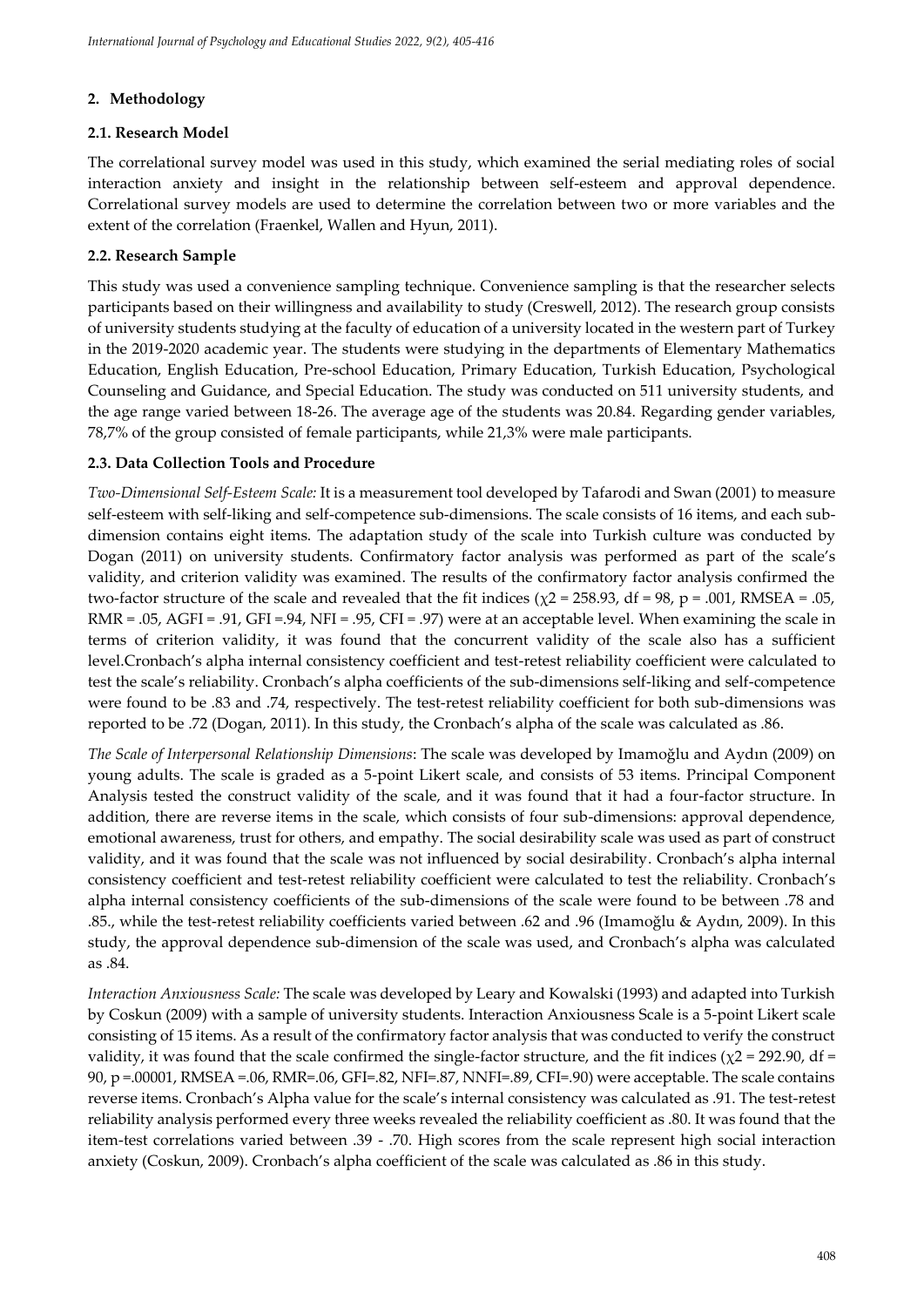*Insight Scale:* The scale was developed by Akdogan and Turkum (2018) on university students. The scale consists of a holistic view, self-acceptance, and self-understanding sub-dimensions. It consists of 20 items and contains reversed items. The responses to statements are rated on a 5-point Likert scale. The three dimensions formed at the exploratory factor analysis explain 45,24% of the total variance. The confirmatory factor analysis confirmed the three-dimensional structure of the scale, and it was found that the fit indices  $(\chi^2/df = 1.77)$ , RMSEA=.053, SRMR =.059, CFI=.90, GFI=.90) were at acceptable levels. Cronbach's alpha internal consistency coefficient and test-retest coefficient were calculated for reliability analysis. Cronbach's alpha internal consistency coefficient was calculated as .84 for the whole scale. In addition, scores of .80, .69, and .78 were calculated for the subdimensions of holistic view, self-acceptance, and self-concept, respectively. The testretest reliability coefficient was calculated to be .84 (Akdogan & Turkum, 2018). Cronbach's alpha coefficient of the scale was calculated as .84 in this study.

#### **2.4. Data Analysis**

Model 6 in PROCESS v3.5 developed by Hayes (2018) as the SPSS macro was used to test the serial mediation of interaction anxiety and insight into the relationship between self-esteem and approval dependence. Mediation analysis is used to test and understand how X' s effect on Y operates (Hayes & Rockwood, 2017). Interaction anxiety is the first mediator in the direct and indirect effects of self-esteem, the antecedent variable in the serial mediation model, on approval dependence. Mediation hypotheses clarify how an antecedent variable (X) affects an outcome variable (Y) through one or more intervening variables or mediators (M) (Preacher ve Hayes, 2008). Therefore, a mediation model refers to two or more sets of causal events. The mediator should be positioned between X and Y, affected by X and affecting Y (Hayes & Rockwood, 2017). In this study, the bootstrap coefficient was obtainedThis study obtained the bootstrap coefficient by using 5000 bootstrap sampling. The effect's significance was tested by considering that the 95% confidence interval values do not include zero with the bootstrap technique (MacKinnon et al., 2004). Also, this study was examined the effects of interaction anxiety on approval dependence through insight, which is the second mediator variable. For this reason, the different mediation models that were intertwined for the mediation hypothesis were analyzed together. This way, the mediating roles of interaction anxiety and insight in the relationship between self-esteem and approval dependence were tested. In addition, it was examined whether interaction anxiety and insight displayed serial mediation in predicting approval dependence by self-esteem.

#### **2.5. Ethical**

The approval of the Ethics Committee required for the study was obtained by the resolution of the University Ethics Committee dated 29/11/2019 with resolution number 2019/19. Therefore, there are no issues affecting the mental and physical health of the participants.

#### **3. Findings**

This serial multiple mediator model examined the effect of interaction anxiety and insight, the mediator variables, on the relationship between self-esteem and approval dependence. Before conducting the mediation analysis, descriptive statistics regarding the variables were examined. Descriptive statistics (mean score, standard deviation, kurtosis, and skewness values) and Pearson Correlations for these variables are presented in Table 1.

| Variable                  |                          |                          | З         | 4                        |
|---------------------------|--------------------------|--------------------------|-----------|--------------------------|
| 1.Self-Esteem             | $\overline{\phantom{0}}$ | $-0.511**$               | $-.525**$ | $.419**$                 |
| 2. Approval Dependence    |                          | $\overline{\phantom{a}}$ | ,539**    | $-0.332**$               |
| 3. Interaction Anxiety    |                          |                          |           | $-0.362**$               |
| 4. Insight                |                          |                          |           | $\overline{\phantom{a}}$ |
| Mean                      | 57,94                    | 40,17                    | 40,05     | 75,95                    |
| <b>Standard Deviation</b> | 9,44                     | 9,09                     | 10,38     | 10,01                    |
| <b>Skewness</b>           | $-215$                   | ,103                     | ,174      | ,069                     |
| Kurtosis                  | $-.247$                  | $-0.445$                 | ,007      | -,590                    |

**Table 3.** *Descriptive Statistics Results Regarding the Variables*

*\*\*p < .01*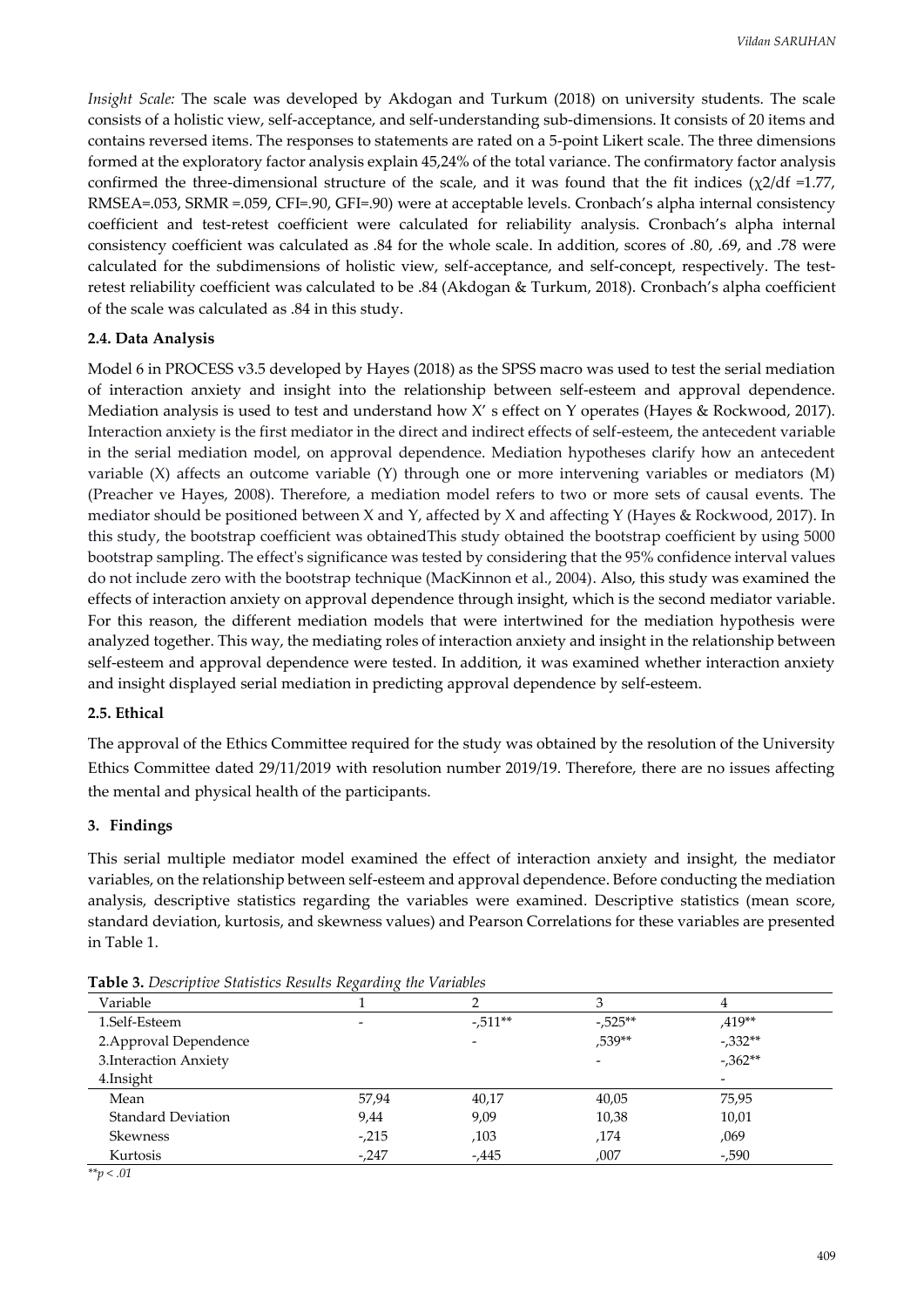As can be seen in Table.1, self-esteem in university students have a significant negative correlation with approval dependence ( $r=-$ ,51,  $p<.01$ ) and interaction anxiety ( $r=-$ ,53,  $p<.01$ ). In contrast, it has a significant positive correlation with insight (r=,42, p<.01). Approval dependence has a positive correlation with interaction anxiety ( $r = 0.54$ ,  $p < 0.01$ ), and a negative correlation with insight ( $r = 0.33$ ,  $p < 0.01$ ). Also, interaction anxiety and insight have a significant negative correlation with each other (r=-,36, p<.01). When examined in skewness and kurtosis values, the variables ensure the normality conditions (Tabachnick & Fidell, 2013). The serial mediation of interaction anxiety and insight in the relationship between self-esteem and approval dependence was analyzed through PROCESS Macro based on bootstrapping. The findings that were obtained are presented in Figure 1.



**Figure 1.** *Results of Serial Multiple Mediation Model in the Prediction of Approval Dependence* 

As seen in Figure 1, self-esteem in university students directly negatively predicts approval dependence (c=- .49, p<.001). When interaction anxiety and insight, which are serial multiple mediators, are included in the model, a decrease in the value is observed ( $c'=-.28$ ,  $p<.001$ ), but it still shows a significant result. If the effect size decreases when the mediators are included in the relationship between the variables  $X$  and  $Y$ , the mediating relationship can be significant (Preacher & Hayes, 2008). Therefore, it is seen that interaction anxiety and insight are partial mediators in the relationship between self-esteem and approval dependence. In addition to that, it is seen that self-esteem negatively predicts approval dependence (a1= -.58,  $p<0.001$ ) and positively predicts insight (a2 =  $34$ , p < 001). On the other hand, interaction anxiety positively predicts approval dependence (b1 = .31, p <.001), while insight negatively predicts approval dependence (b2 = -.07, p < .05). The serial multiple mediation established is significant [F (3, 507) = 98.26, p<.001], and the independent variables and mediators explain 37% of the variance in approval dependency. In the model, the increase in self-esteem causes a decrease in interaction anxiety. The decrease in interaction anxiety causes an increase in insight, resulting in a decrease in approval dependence. The bootstrapping coefficients at 95% confidence intervals obtained at the end of the analysis performed to determine whether the indirect paths in the model are significant are presented in Table 2.

| <b>Tuble 0.</b> Doolon apping Coopficiento Itegarang the bertar Irianipic Iricanniton Irioaci |             |                |                           |                           |  |  |  |
|-----------------------------------------------------------------------------------------------|-------------|----------------|---------------------------|---------------------------|--|--|--|
| Effects                                                                                       | Coefficient | Standard Error | Bootstrapping Lower Limit | Bootstrapping Upper Limit |  |  |  |
| Total effect                                                                                  | -,4922      | ,0367          | $-0.5643$                 | -,4201                    |  |  |  |
| Direct effect                                                                                 | -,2789      | .0417          | $-.3609$                  | $-1969$                   |  |  |  |
| Indirect effect(s)                                                                            |             |                |                           |                           |  |  |  |
| Total                                                                                         | $-2133$     | ,0306          | -,2768                    | -,1561                    |  |  |  |
| $X \rightarrow M_1 \rightarrow Y$                                                             | $-.1807$    | .0277          | $-2372$                   | $-1292$                   |  |  |  |
| $X \rightarrow M_2 \rightarrow Y$                                                             | $-.0246$    | .0128          | -,0504                    | $-.0006$                  |  |  |  |
| $X \to M_1 \to M_2 \to Y$                                                                     | $-.0080$    | ,0048          | $-.0188$                  | $-.0002$                  |  |  |  |

**Table 3.** *Bootstrapping Coefficients Regarding the Serial Multiple Mediation Model*

 $(X = Self\text{-}seteem, Y = Approach \text{} dependentce, M<sub>1</sub> = International \text{} Anticity, M<sub>2</sub> = Insideth$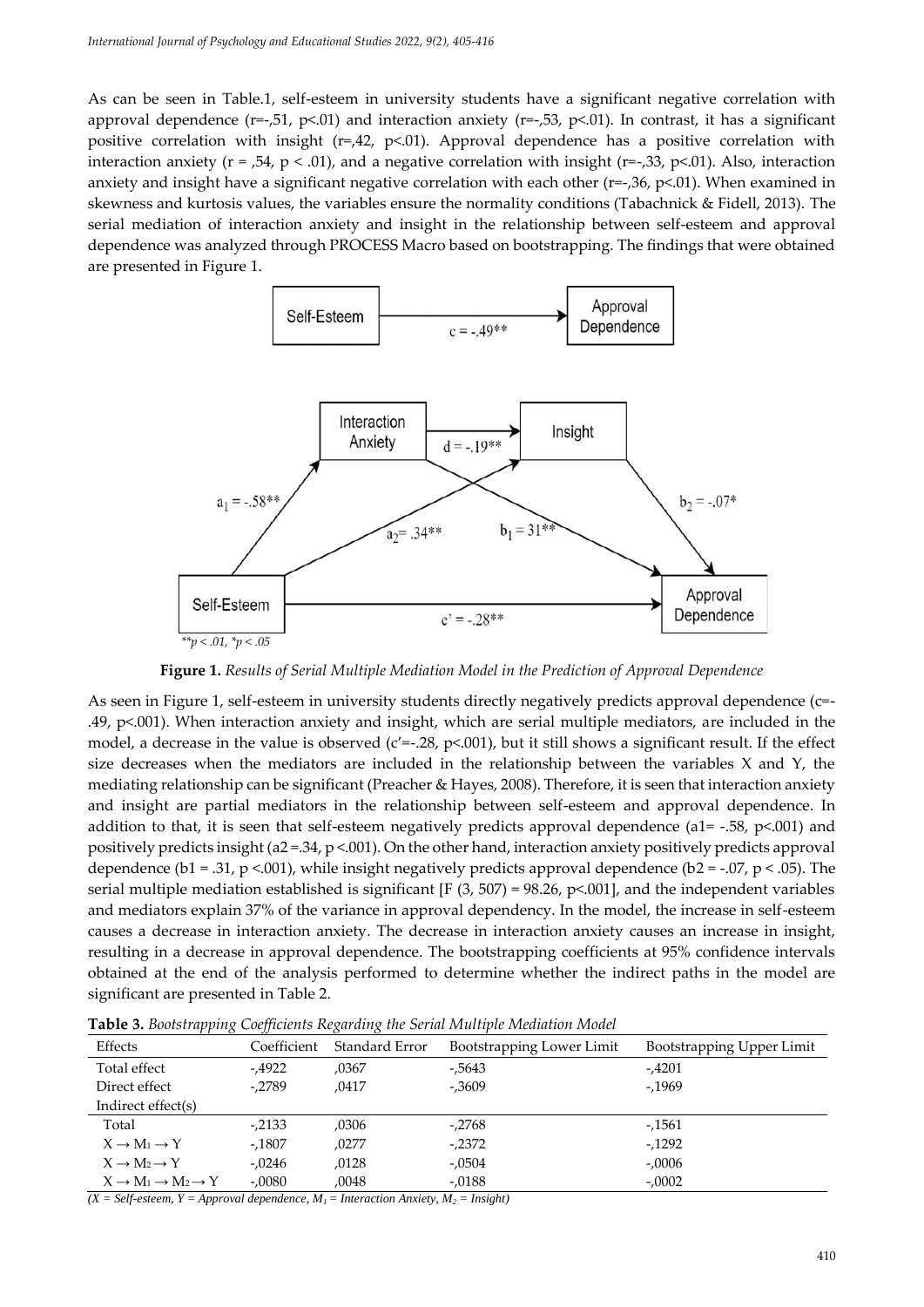As seen in Table 2, three different indirect effects were found as a result of the serial multiple mediation model. In the first indirect effect, self-esteem significantly affected approval dependence through interaction anxiety (b=-.181, %95 GA [-.2371, -.1292]. In the second indirect effect, it was found that self-esteem significantly affected approval dependence through insight (b=-.025, %95 GA [-.0504, -.0006]. Lastly, in the third indirect effect, it was found that self-esteem significantly affected approval dependence through interaction anxiety and insight (b=-.008, %95 GA [-.0188, -.0002].

#### **4. Conclusion, Discussion and Recommendations**

This study examined serial mediation of interaction anxiety and insight in the effect of self-esteem on approval dependence in university students. As a result of the analysis that were conducted, it was found that interaction anxiety and insight were partial mediators between the two variables. While self-esteem directly affects approval dependence, this effect is decreased when interaction anxiety and insight are included in the model. Consequently, as self-esteem increases, interaction anxiety decreases, and as interaction anxiety decreases, insight increases, and as a result of this indirect effect, approval dependence decreases.

As a first step in the study, the mediating effect of interaction anxiety in the relationship between self-esteem and approval dependency was examined. It was observed that self-esteem negatively predicted interaction anxiety, and interaction anxiety positively predicted approval dependence. The literature has parallel research results that show that self-esteem predicts interaction anxiety (Sübasi, 2007; Erozkan, 2011; Ahmad et al., 2013). According to the findings obtained, increased self-esteem leads to a decrease in anxiety (Sübasi, 2007; Pettijohn et al., 2010; Sabini et al., 2000). Studies show that need for approval as a dysfunctional attitude predicts anxiety (Erozkan, 2011; Gumus, 2016) and self-esteem (Hamarta & Demirbas, 2009). This phenomenon has been explained by a high expectation of approval by those who care about the people's assessments (Hamarta & Demirbas, 2009). These findings support the discussion of self-esteem, approval dependence, and interaction anxiety together. In accordance with the aim of the study, the mediation of insight into the relationship between self-esteem and approval dependence was discussed. Our study concluded that self-esteem positively influences insight, whereas insight negatively influences approval dependence. When the literature is examined, it is found that clarity in the concept of self has a positive correlation with self-esteem (Kawamoto, 2020). In the theoretical definition of insight, there is an emphasis on accepting oneself with both negative and positive aspects (Akdogan & Turkum, 2018). The individual's accepting themself with all their sides is a sign of self-esteem (Salmivalli et al., 1999). These findings explain the predictive value of self-esteem on insight. On the other hand, no direct research findings have been found regarding insight predicting approval dependence. However, the assessment of insight as a structure positively correlated with cognitive flexibility and self-regulation (Grant et al., 2002) supports these findings. Based on the relevant literature and our findings, it can be deduced that people with high levels of insight have a high self-awareness. Thus, they can review themselves from a wider perspective, and show less approval dependence in their relationships.

In line with the study's main objective, the serial mediation of interaction anxiety and insight in the effect of self-esteem on approval dependence was discussed. In the analysis that was performed, interaction anxiety and insight were found to have serial mediator effects. In other words, increased self-esteem decreased interaction anxiety, and the decrease in interaction anxiety caused an increase in insight, which in turn caused a decrease in approval dependence. When the literature was examined, parallel research findings that explained the negative correlation between self-esteem and approval dependence were found (Schutz, 1998; Ozkan & Ozen, 2008; Hamarta & Demirbas, 2009). Also, findings suggest that individuals with low self-esteem try to protect themselves from social rejection by applying to indirect support (displaying distress or whining to get social support) (Don et al., 2019). When interaction anxiety and insight in the effect of self-esteem on approval dependence is considered, there are research findings that support the negative correlation of selfesteem with interaction anxiety (Pachankis & Goldfried, 2006; Rudich et al., 2007; Sübasi, 2007; Sabini et al., 2000; Ahmad et al., 2013). Eryananda and Oriza (2020) emphasize that individuals with social anxiety disorder are more sensitive to social approval and self-evaluation, which manifests as low self-esteem. All these findings reveal that as self-esteem increases, interaction anxiety decreases. According to Akdogan and Turkum (2018), insight refers to a high level of awareness regarding their emotions, thoughts, and behaviors. Based on this, it can be inferred that in situations where the individual can focus on themself, away from concerns and anxiety, insight will further increase. Stefan and Cheie (2020), states that late adolescents with a high level of insight are more protected against social anxiety. All this data explains how the interaction anxiety of our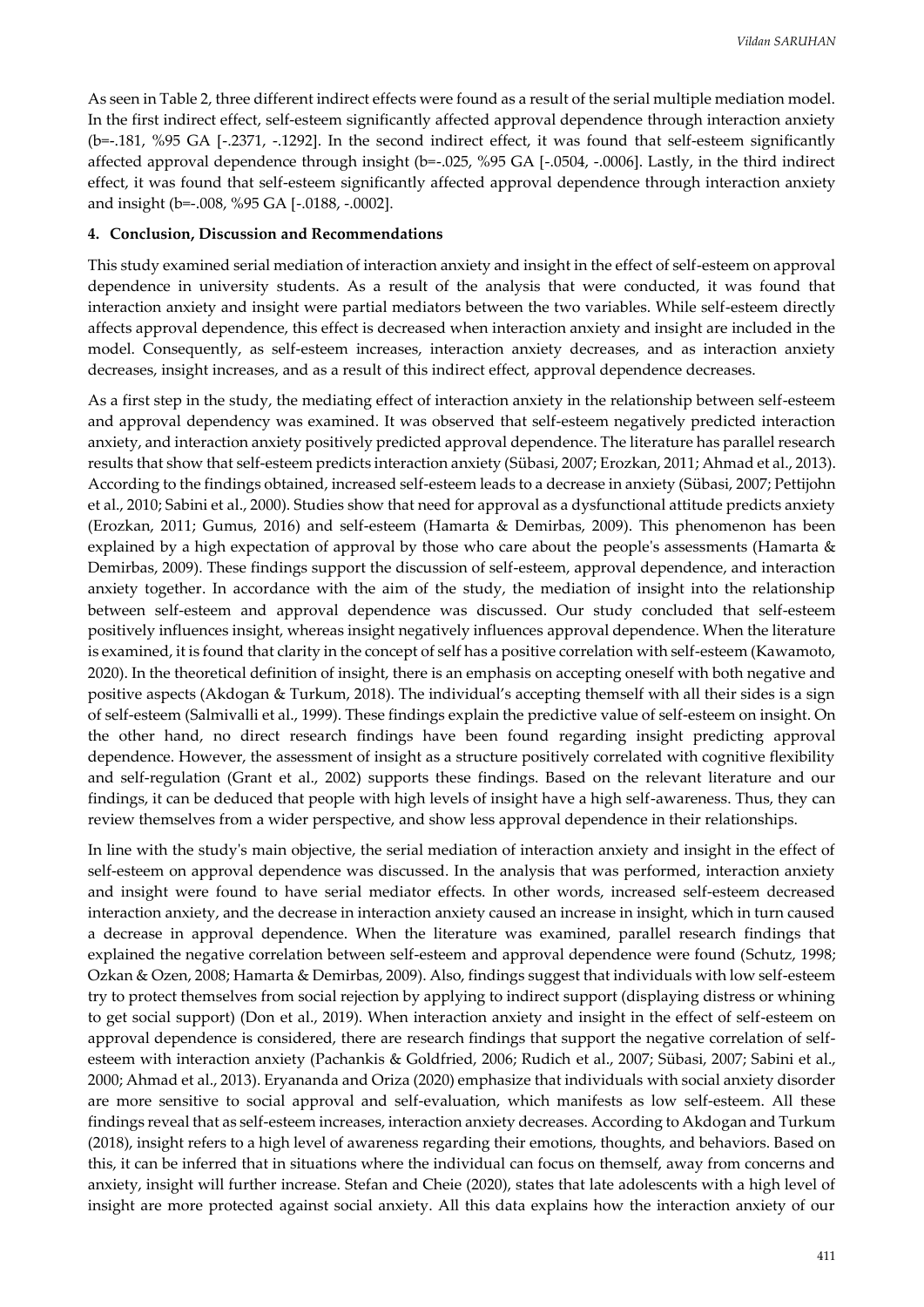participants decreased with the increase in their self-esteem, and how they were able to focus more easily on themselves and increase their self-awareness as their anxiety decreased, and thus needing less approval from others and reducing their approval dependence.

There are some limitations to this study. First of all, the findings obtained from the study are limited to the students that participated in the study. Therefore, in future studies, data collection from more representative samples is essential in terms of the generalizability of the findings. In addition, this study did not examine the participants' demographic differences in detail. So, it was not focused on the possible effect of these differences. However, in future studies, the inclusion of demographic structures may be necessary for research findings. Moreover, including other variables that may affect the cause-effect relationship in the model or controlling the effects will ensure uncovering of the structures that have remained in the background.

The findings obtained from this research are expected to contribute to the consolidation of the field practitioners' interventions and determine the direction of the future studies of the field researchers. As mentioned before, the research study group consists of university students. The process of knowing and understanding oneself and building an identity through interactions with others takes place during university years. At this point it is quite important for the individuals to gain strength in their interpersonal interactions in their social lives and their relationship with themselves. Self-esteem, interaction anxiety, insight, and approval dependence, which are the study's main variables, provide useful ideas regarding people's relationships with themselves and others. Based on these findings, conducting studies that are protective, preventive, and supportive of the students' mental health in university guidance and research centers will play a significant role in the students' lives. It is possible to positively contribute to the development of students both through individual counseling interventions and psycho-education programs. Especially in interventions related to self-esteem, the position of university students in their interpersonal relationships can be studied. To prevent and work with anxiety, it is essential to gain awareness of whether it depends on the approval of others. Especially in psycho-educational interventions, their insight and awareness formed by sharing within the group can be functional. In this way, the anxiety they experience will be reduced, and the insight and awareness they gain will reduce the need to receive approval in their relationships. Eryananda and Oriza (2020) also emphasize the necessity of psychological interventions in addressing the emotions and thoughts of students that cause social anxiety. These two constructs are vital for university students to be stronger individuals and to have healthier relationship systems. For this reason, these interventions will be very functional for them regarding the roles and positions in the emerging adulthood process.

One other suggestion will be the necessity of studies requiring family participation. When family is considered the building block of the identity and the institution where learning about self and others first takes place, raising awareness within the families will be once more evident. Therefore, seminars, training and courses by experts through ministries, municipalities and non-governmental organizations aimed at raising awareness in the families on the issues of interfamilial relationships and parenting will be extremely helpful. Thus, when viewed from a broader perspective, it is believed that these gains will benefit the family and society and all individuals in social life. It is thought that individuals with high self-esteem, who are not worried about their interactions, who know themselves in all aspects and who care about their resources rather than the approval of other people, and the relationships established through these individuals will make a healthier society. It can be specified some recommendations for future research. First, it is essential to test the causal relationships between variables in social science. Therefore, it will be essential to control variables that can affect approval dependence for the study's validity. For instance, the difference in personality traits may determine both selfesteem and approval dependence. Likewise, some cognitive and emotional variables may be determinative in the relationship between these two variables. Therefore, it is vital to take consider these possible variables. Finally, it can be suggested that quantitative findings should be handled more comprehensively with qualitative research designs in future studies. Significantly, the effect of interaction anxiety and insight in this relationship may be examined using qualitative interviews and other qualitative data collection tools. Thus, it is thought that more comprehensive knowledge about the subject area will be obtained with mixed-method studies.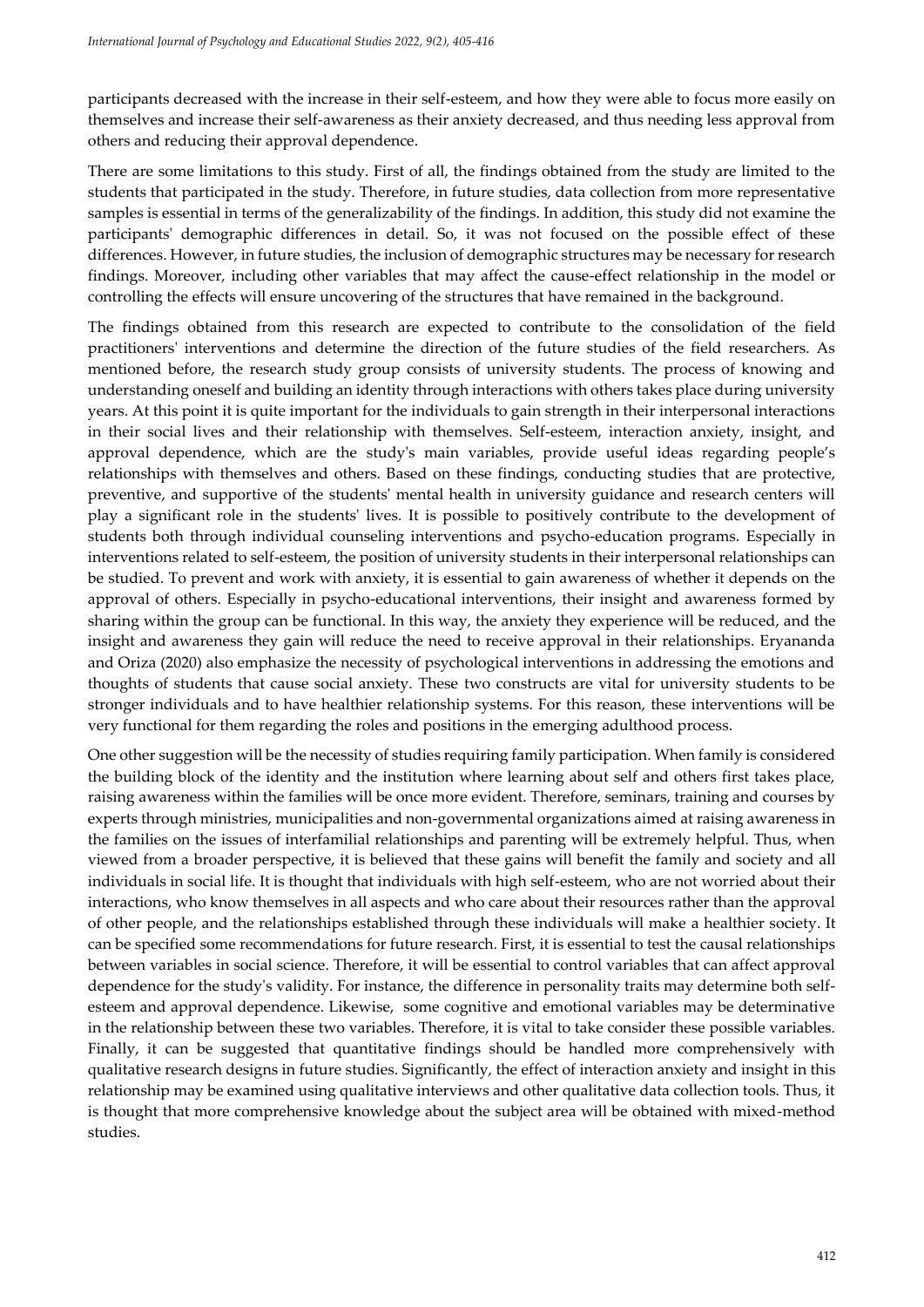#### **5. References**

- Abouserie, R. (1994). Sources and levels of stress in relation to locus of control and self-esteem in university students. *Educational Psychology, 14*(3), 323-330. <https://doi.org/10.1080/0144341940140306>
- Ahmad, Z. R., Bano, N., Ahmad, R., & Khanam, S. J. (2013). Social anxiety in adolescents: Does self-esteem matter. *Asian Journal of Social Sciences and Humanities, 2*(2), 91-98.
- Akdogan, R. & Turkum, A. S. (2018) Insight Scale for nonclinical university students: Validity and reliability analysis. *Measurement and Evaluation in Counseling and Development, 51*(4), 250-262. <https://doi.org/10.1080/07481756.2017.1413941>
- Arnett, J. J. (2004). *Emerging adulthood: The winding road from the late teens through the twenties*. New York: Oxford University Press.
- Avcı-Cayir, G., & Kalkan, M. (2018). The effect of interpersonal dependency tendency on interpersonal cognitive distortions on youths. *Journal of Human Behaviour in the Social Environment, 28*(6), 771-786. <https://doi.org/10.1080/10911359.2018.1458681>
- Baumeister, R. F., Campbell, J. D., Krueger, J. I., & Vohs, K. D. (2003). Does high self-esteem cause better performance, interpersonal success, happiness, or healthier lifestyles? *Psychological Science in the Public Interest, 4*(1), 1-44. <https://doi.org/10.1111/1529-1006.01431>
- Bebek, H. (2012). The study of validity and reliability of Approval Dependence Scale. *NPAkademi, 1*(2), 30-35.
- Bornstein, R. F. (1992). The dependent personality: Developmental, social, and clinical perspectives. *Psychological Bulletin, 112*(1), 3–23.<https://doi.org/10.1037/0033-2909.112.1.3>
- Burger, J. M. (2006). *Kişilik*. Kaknüs Yayınları.
- Coskun, H. (2009). The Interaction Anxiousness Scale: A Study for validity and reliability. *Turkish Psychological Articles, 12*(23), 41-49.
- Crocker, J. (2002). The costs of seeking self-esteem. *Journal of Social Issues, 58*(3), 597-615. <https://doi.org/10.1111/1540-4560.00279>
- Dogan, T. (2011). Two-Dimensional Self-Esteem: Adaptation of the Self-Liking/Self-Competence Scale into Turkish: A validity and reliability study. *Education and Science, 36*(162), 126-137.
- Don, B. P., Girme, Y. U., & Hammond, M. D. (2019). Low self-esteem predicts indirect support seeking and its relationship consequences in intimate relationships. *Personality and Social Psychology Bulletin, 45*(7), 1028- 1041. <https://doi.org/10.1177/0146167218802837>
- Erden-Cinar, S. (2020). Relationship between world assumptions and resilience in psychological counsellors: The mediating role of self-orientations. *European Journal of Educational Research, 9*(3), 1211-1223.
- Erozkan, A. (2011). Investigation of social anxiety with regards to anxiety sensitivity, self-esteem, and interpersonal sensitivity. *Elementary Education Online, 10*(1), 338-347.
- Eryananda, F., & Oriza, I. I. D. (2020, November). *Feasibility Study of Acceptance Commitment Group Therapy on Social Anxiety Symptom Reduction in College Students With Low Self-Esteem*. In 3rd International Conference on Intervention and Applied Psychology (ICIAP 2019) and the 4th Universitas Indonesia Psychology Symposium for Undergraduate Research (UIPSUR 2019) (pp. 94-105). Atlantis Press.
- Fraenkel, J. R., Wallen, N. E., & Hyun, H. H. (2011). *How to design and evaluate research in education*. McGraw-Hill Humanities/Social Sciences/Languages.
- Creswell, J. W. (2012). *Educational research: Planning, conducting, and evaluating quantitative and qualitative research*. Pearsons Education.
- Gumus, A. E. (2016). A prediction of social anxiety based on self esteem and dysfunctional attitudes. *Turkish Psychological Counseling and Guidance Journal, 3*(26), 63-75.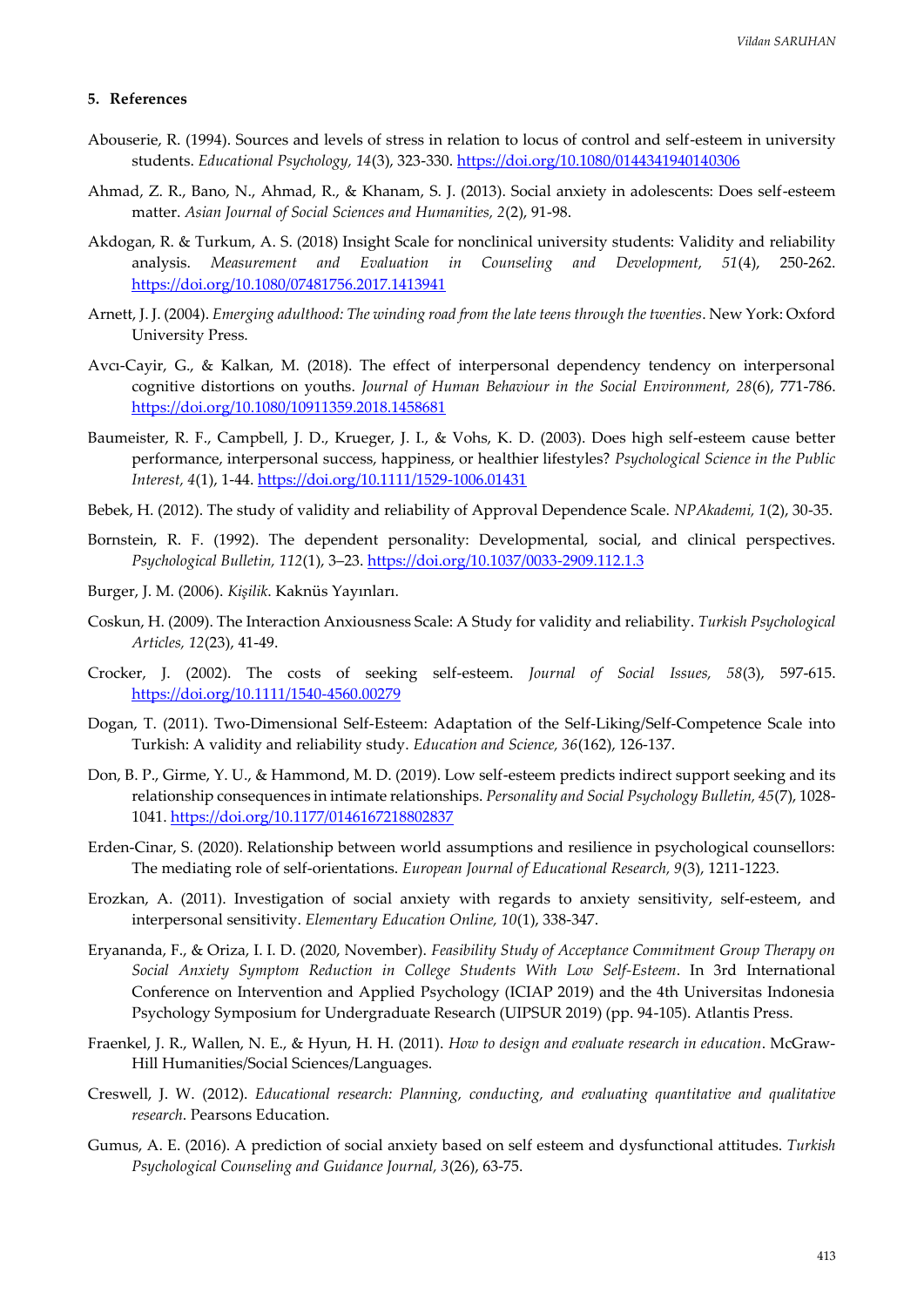- Grant, A. M., Franklin, J., & Langford, P. (2002). The self-reflection and insight scale: A new measure of private self-consciousness. *Social Behavior and Personality: An International Journal, 30*(8), 821-835. <https://doi.org/10.2224/sbp.2002.30.8.821>
- Hamachek, D. (2000). Dynamics of self‐understanding and self‐knowledge: Acquisition, advantages, and relation to emotional intelligence. *The Journal of Humanistic Counseling, Education and Development, 38*(4), 230-242. <https://doi.org/10.1002/j.2164-490X.2000.tb00084.x>
- Hamarta, E., & Demirbas, E. (2009). Examination of shyness and self-esteem of high school students from the point of the view of dysfunctional attitude. *Selçuk University Institute of Social Sciences Journal*, (21), 239- 247.
- Hayes, A. F. (2018). *Introduction to mediation, moderation, and conditional process analysis: A regression-based approach*. Guilford Publications.
- Hayes, A. F., & Rockwood, N. J. (2017). Regression-based statistical mediation and moderation analysis in clinical research: Observations, recommendations, and implementation. *Behaviour Research and Therapy*, *98*, 39-57. <https://doi.org/10.1016/j.brat.2016.11.001>
- Imamoğlu, S. E., & Aydın, B. (2009). Scale of Dimensions of Interpersonal Relationships. *Studies in Psychology*, 29, 39-64.
- Karasar, B., & Ogulmus, S. (2016). Need for Social Approval Scale: The Validity and Reliability. *Ege Education*  Journal, 17(1), 84-104. <https://doi.org/10.12984/eed.38607>
- Kashdan, T. B. (2004). The neglected relationship between social interaction anxiety and hedonic deficits: Differentiation from depressive symptoms. Journal of Anxiety Disorders, 18(5), 719-730. <https://doi.org/10.1016/j.janxdis.2003.08.001>
- Kashdan, T. B., Adams, L., Savostyanova, A., Ferssizidis, P., McKnight, P. E., & Nezlek, J. B. (2011). Effects of social anxiety and depressive symptoms on the frequency and quality of sexual activity: A daily process approach. *Behaviour Research and Therapy, 49*(5), 352-360.<https://doi.org/10.1016/j.brat.2011.03.004>
- Kashdan, T. B., & Roberts, J. E. (2007). Social anxiety, depressive symptoms, and post-event rumination: Affective consequences and social contextual influences. *Journal of Anxiety Disorders, 21*(3), 284-301. <https://doi.org/10.1016/j.janxdis.2006.05.009>
- Kawamoto, T. (2020). The moderating role of attachment style on the relationship between self-concept clarity and self-esteem. *Personality and Individual Differences*, 152, 109604. <https://doi.org/10.1016/j.paid.2019.109604>
- Koch, E. J. (2002). Relational schemas, self-esteem, and the processing of social stimuli. *Self and Identity, 1*(3), 271-279.<https://doi.org/10.1080/152988602760124883>
- Konan, N., & Celik, O. T. (2019). The mediator role of interaction anxiety in the relationship between social support perception and smartphone addiction. *Journal of Education and Future*, (15), 63-75. <https://doi.org/10.30786/jef.397445>
- Leary, M. R. (1983). Social anxiousness: The construct and its measurement. *Journal of Personality Assessment, 47*(1), 66-75. [https://doi.org/10.1207/s15327752jpa4701\\_8](https://doi.org/10.1207/s15327752jpa4701_8)
- Leary, M. R. (2004). What is the self? A plea for clarity. *Self and Identity, 3*(1), 1-3. <https://doi.org/10.1080/13576500342000004>
- Leary, M. R., & Kowalski, R. M. (1993). The interaction anxiousness scale: Construct and criterion-related validity*. Journal of Personality Assessment, 61*(1), 136-146. [https://doi.org/10.1207/s15327752jpa6101\\_10](https://doi.org/10.1207/s15327752jpa6101_10)
- Leary, M. R., & Kowalski, R. M. (1995). *Social anxiety*. The Guilford Pres.
- Leary, M. R., Tambor, E. S., Terdal, S. K., & Downs, D. L. (1995). Self-esteem as an interpersonal monitor: The sociometer hypothesis. *Journal of Personality and Social Psychology, 68*(3), 518. <https://doi.org/10.1037/0022-3514.68.3.518>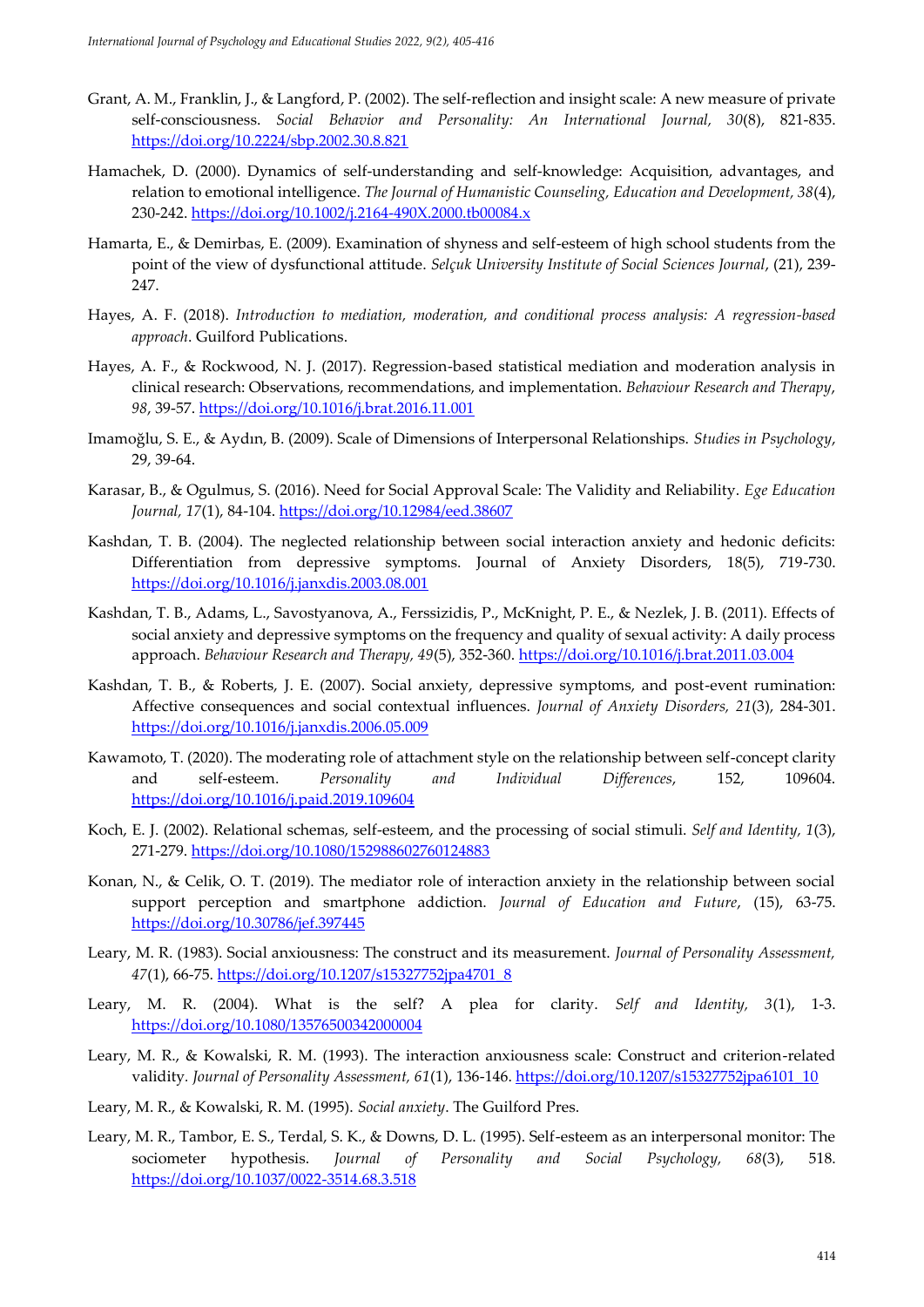- MacKinnon, D. P., Lockwood, C. M., & Williams, J. (2004). Confidence limits for the indirect effect: Distribution of the product and resampling methods. *Multivariate Behavioral Research, 39*(1), 99-128. [https://doi.org/10.1207/s15327906mbr3901\\_4](https://doi.org/10.1207/s15327906mbr3901_4)
- Mann, M. M., Hosman, C. M., Schaalma, H. P., & De Vries, N. K. (2004). Self-esteem in a broad-spectrum approach for mental health promotion. *Health Education Research, 19*(4), 357-372. <https://doi.org/10.1093/her/cyg041>
- Mattick, R. P., & Clarke, J. C. (1998). Development and validation of measures of social phobia scrutiny fear and social interaction anxiety. *Behaviour Research and Therapy*, *36*(4), 455-470. [https://doi.org/10.1016/S0005-7967\(97\)10031-6](https://doi.org/10.1016/S0005-7967(97)10031-6)
- Mruk, C. J. (2006). *Self-esteem research, theory, and practice: Toward a positive psychology of self-esteem*. Springer Publishing Company.
- Okcu, C. (2020). Examination of the relationships between self-esteem and well-beings with structural equation modeling. *İstanbul Kent Üniversitesi İnsan ve Toplum Bilimleri Dergisi, 1*(1), 52.69.
- Orth, U., Robins, R. W., & Widaman, K. F. (2012). Life-span development of self-esteem and its effects on important life outcomes. *Journal of Personality and Social Psychology, 102*(6), 1271. <https://doi.org/10.1037/a0025558>
- Orth, U., & Robins, R. W. (2014). The development of self-esteem. *Current Directions in Psychological Science, 23*(5), 381-387.<https://doi.org/10.1177/0963721414547414>
- Ozkan, İ. A., & Ozen, A. (2008). The relation between submissive behaviours and self-esteem state among nursing students. *TAF Preventive Medicine Bulletin, 7*(1), 53-58.
- Pachankis, J. E., & Goldfried, M. R. (2006). Social anxiety in young gay men. *Journal of Anxiety Disorders, 20*(8), 996-1015. <https://doi.org/10.1016/j.janxdis.2006.01.001>
- Pettijohn, T. F., Naples, G. M., & McDermott, L. A. (2010). Gender, college year, and romantic relationship status differences in embarrassment and self-attitudes of college students. *Individual Differences Research, 8*(3), 164-170.
- Plummer, D. (2014). *Helping adolescents and adults to build self-esteem: A photocopiable resource book*. Jessica Kingsley Publishers.
- Preacher, K. J., & Hayes, A. F. (2008). Asymptotic and resampling strategies for assessing and comparing indirect effects in multiple mediator models. *Behavior Research Methods, 40*(3), 879-891. <https://doi.org/10.3758/BRM.40.3.879>
- Rudich, E. A., Sedikides, C., & Gregg, A. P. (2007). Self‐esteem moderates preferences for accepting versus rejecting interaction partners. *European Journal of Social Psychology, 37*(5), 955-967. <https://doi.org/10.1002/ejsp.408>
- Sabini, J., Siepmann, M., Stein, J., & Meyerowitz, M. (2000). Who is embarrassed by what?. *Cognition & Emotion, 14*(2), 213-240. <https://doi.org/10.1080/026999300378941>
- Salmivalli, C., Kaukiainen, A., Kaistaniemi, L., & Lagerspetz, K. M. (1999). Self-evaluated self-esteem, peerevaluated self-esteem, and defensive egotism as predictors of adolescents' participation in bullying situations. *Personality and Social Psychology Bulletin, 25*(10), 1268-1278. <https://doi.org/10.1177/0146167299258008>
- Schutz, A. (1998). Coping with threats to self‐esteem: the differing patterns of subjects with high versus low trait self‐esteem in first‐person accounts*. European Journal of Personality, 12*(3), 169-186. [https://doi.org/10.1002/\(SICI\)1099-0984\(199805/06\)12:3<169::AID-PER299>3.0.CO;2-F](https://doi.org/10.1002/(SICI)1099-0984(199805/06)12:3%3c169::AID-PER299%3e3.0.CO;2-F)
- Stefan, C. A., & Cheie, L. (2020). Self-compassion and social anxiety in late adolescence: Contributions of selfreflection and insight. *Self and Identity*, 1-13[. https://doi.org/10.1080/15298868.2020.1861082](https://doi.org/10.1080/15298868.2020.1861082)
- Sübasi, G. (2007). Some variables for social anxiety prediction in college students. *Education and Science, 32*(144), 3-15.